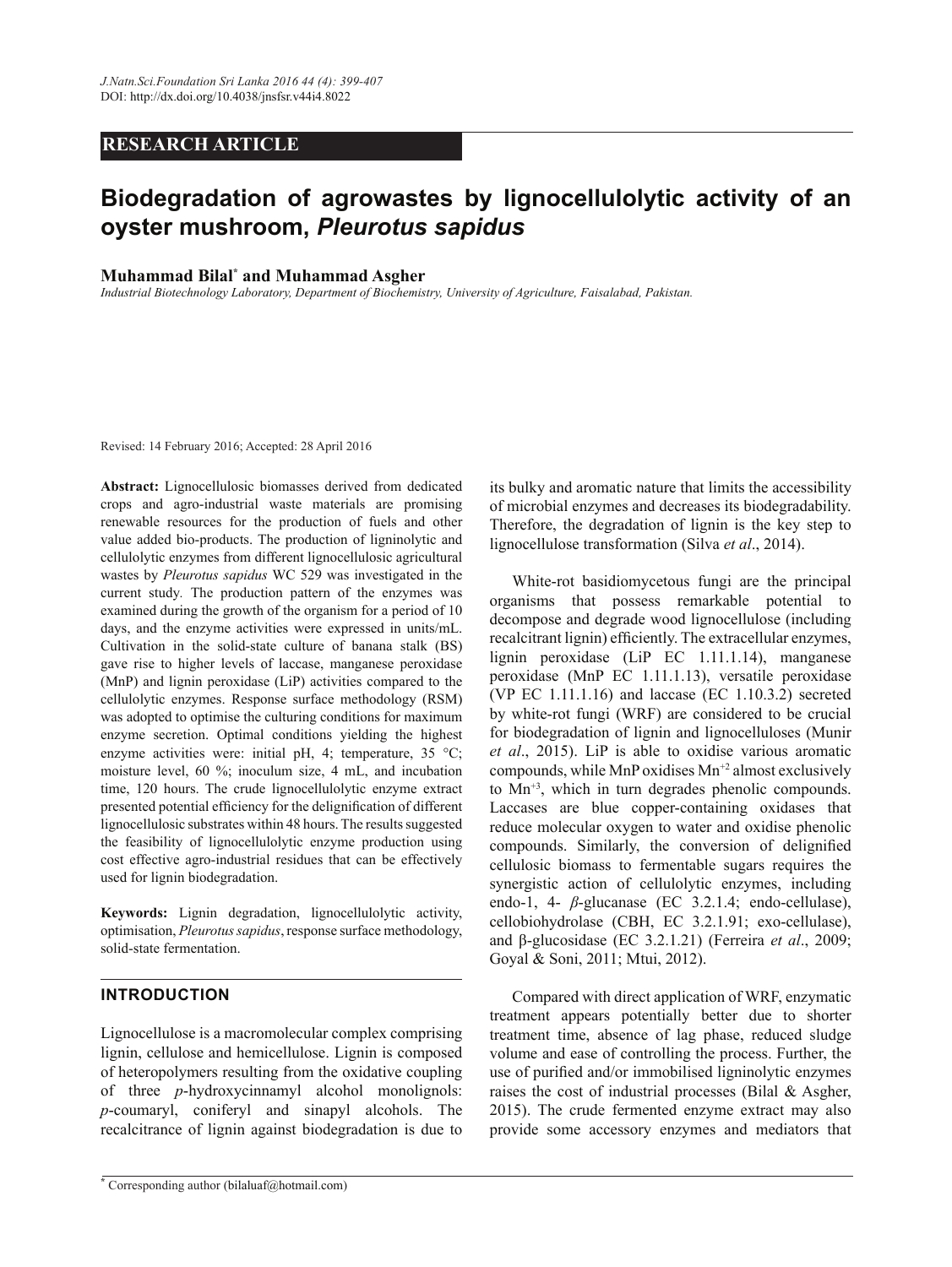- i. The ligninolytic enzyme extracts from WRF also contain other accessory enzymes and mediators required for the action of these enzymes for complete degradation of lignin.
- ii. The enzyme extracts may also contain cellulase enzymes that can simultaneously hydrolyse the exposed cellulose fibers of de-lignified biomass.

 The present study focused on the elevated production of lignocellulolytic enzymes by *P. sapidus* utilising different agricultural waste substrates. The enzymes were subsequently employed for the biodegradation of lignin.

# **METHODOLOGY**

### **Biomass and chemicals**

Lignocellulosic biomass such as, wheat straw (WS) and rice straw (RS) were collected from Students Research Farms, University of Agriculture, Faisalabad, Pakistan; corn stover (CS) and corncobs (CC) were collected from Rafhan Maize Products Co. Ltd., Faisalabad, Pakistan; and sugarcane bagasse (SCB) and banana stalk (BS) were procured from the local fruit market and Crescent Sugar Mills, Faisalabad, Pakistan, respectively. The raw materials were milled (less than 5 mm mesh), washed, air dried, and stored in air tight containers at room temperature. All the chemicals and reagents were procured from Sigma-Aldrich (USA) and Merck (Germany) through local distributors and suppliers.

# **Organism and inoculum preparation**

A pre-screened pure culture of *P. sapidus* WC 529 strain was obtained from Dr Nasir Ahmad Khan, Fungal and Mushroom Laboratory, Department of Plant Pathology, University of Agriculture, Faisalabad, Pakistan. Fungal inoculum was prepared by growing the fungus using a rotary shaker (Sanyo Gallenkemp, UK) at 150 rpm and 30 °C, in a 250 mL flask filled with 100 mL of Kirk's basal medium containing: 10.0 g/L glucose; 0.2 g/L ammonium tartrate; 0.21 g/L  $KH_2PO_4$ ; 0.05 g/L  $MgSO_4$ .7H<sub>2</sub>O;  $0.01$  g/L CaCl<sub>2</sub>;  $0.001$  g/L thiamine; 10 mL Tween 80 (10 %); 10 mL 100 mM veratryl alcohol; and 10 mL trace element solution; initial pH 4.5 (Yasmeen *et al*., 2013). After 5 days of cultivation, mycelia were homogenised using a Waring laboratory blender.

#### **Solid-state fermentation for enzyme production**

Solid-state fermentation (SSF) of designated biomasses was performed in triplicate fermentation flasks (250 mL) containing 5 g of lignocellulosic substrate, moistened with 10 mL of the standard basal medium. Prior to sterilisation in autoclave (Sanyo Labo Autoclave, Japan), pH of the medium (WTW pH-meter; InoLab pH 730) was maintained at 4.5. About 5 mL of *P. sapidus* spore suspension was used to inoculate the flasks containing lignocellulosic substrates (wheat straw, corncobs, corn stover, rice straw, banana stalk and sugarcane bagasse). The inoculated flasks were placed in still culture incubator at 30 °C for 10 days. After every alternate day, a sterile sample (1 mL) from each flask was taken and analysed for enzyme activities (Yasmeen *et al*., 2013).

### **Enzyme activity assays**

### *Ligninolytic enzymes*

LiP enzyme was assayed spectrophotometrically using the method reported by Tien and Kirk (1988) using veratryl alcohol as the substrate at 310 nm ( $\dot{\epsilon}_{310}$  = 9300). The activity of MnP was monitored by following the methodology of Wariishi *et al.* (1992) by using H<sub>2</sub>O<sub>2</sub> as the reaction initiator at 270 nm. Laccase activity was assessed by determining the oxidation of 2, 2 azinobis 3-ethylbenzthiazoline 6 sulphonate (ABTS) at 436 nm (Wolfenden & Willson, 1982).

# *Cellulolytic enzymes*

Endo-1, 4-ß-glucanases was assayed using carboxymethyl cellulose (CMC) as the substrate and 3, 5-dinitrosalisylic acid (DNS) as the coupling reagent by the method of Gadgil *et al*. (1995). Exo-1,4-ß-glucanase activity was determined using 1.0 % salicin as the reaction substrate with DNS as the coupling reagent (Gielkens, 1999). ß-glucosidase was assayed according to Gadgil *et al*. (1995) using 1.0 % avicel as the assay substrate.

# **2DE Optimisation of culture conditions**

Response surface methodology (RSM) with central composite design (CCD) was employed to determine the effect of each parameter on enzyme activities. The independent parameters like pH, temperature, inoculum size, incubation time and moisture were used in the range of  $2.0 - 6.0$ ,  $20 - 40$  °C,  $1.0 - 5.0$  mL,  $24 - 120$  hours and  $40 - 60\%$ , respectively. A total number of 15 runs were carried out to estimate the coefficients for the production of lignocellulolytic enzymes. The data were subjected to analysis of variance (ANOVA) and 3D response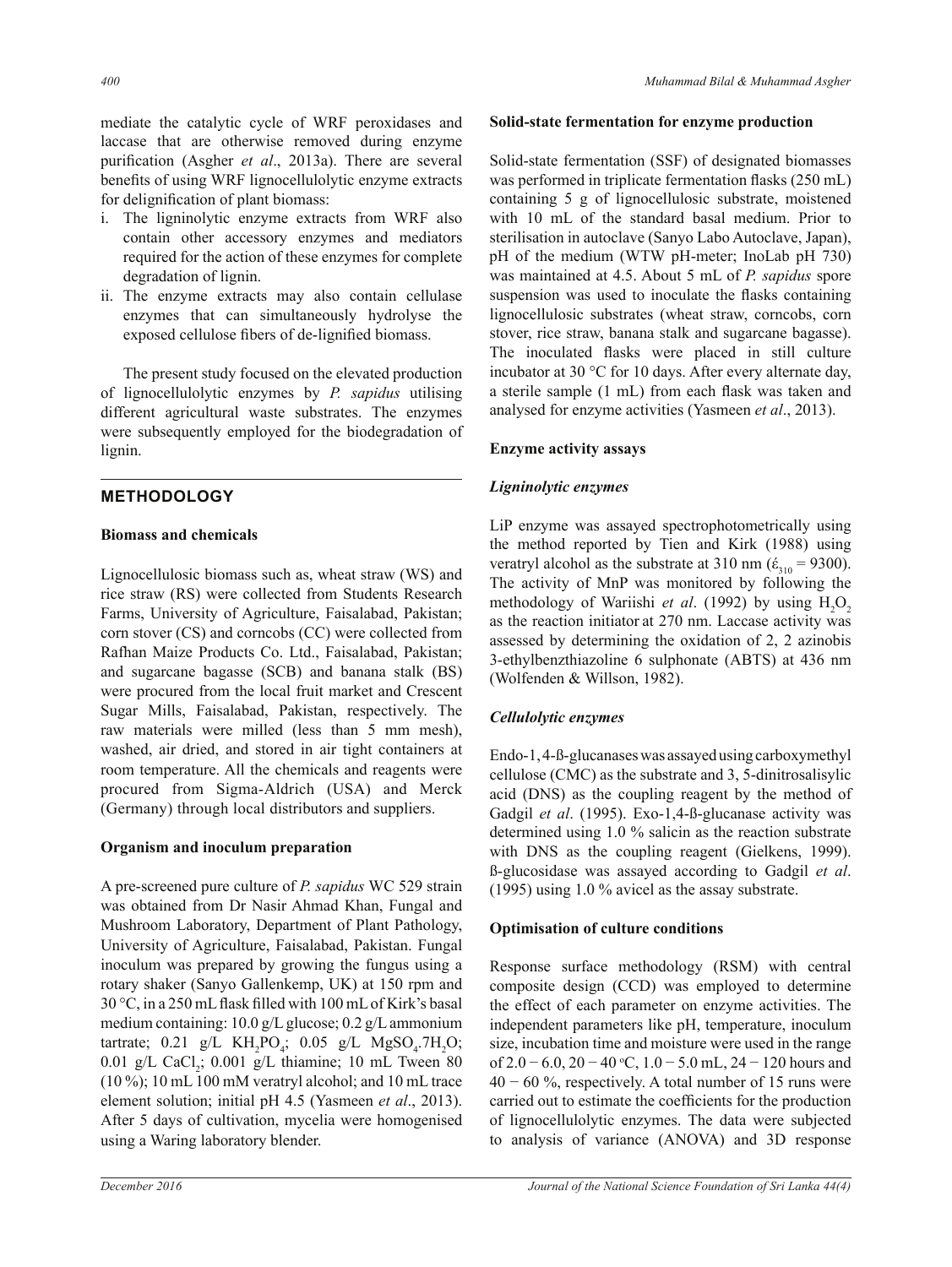surface graphs were constructed using DOE 8.0.7.1 trial version software to study the responses and interactions between the variables. The quality of the fit of this model was expressed by the coefficient of determination  $(R^2)$ in the same programme. The quadratic model equation for predicting the response function, i.e. optimum ligninolytic and cellulolytic activities (U/mL) was expressed using second order polynomial according to equation 1 (Yasmeen *et al*., 2013).

$$
Y(x) = b_0 + \sum_{i=1}^{k} b_i x_i + \sum_{j=2}^{k} \sum_{i=1}^{j-1} b_{ij} x_i x_j + \sum_{i=1}^{k} b_{ij} x^2 + e
$$
...(1)

where  $i$  and  $j$  are linear and quadratic coefficients, respectively, while *b* represents regression coefficient, Y is the ligninolytic or cellulolytic yield, *k* is the number of factors optimised in the experiment and *e* is the random error.

#### Delignification of substrates and lignin determination

Different volumes (5, 7.5, 10, 12.5, 15.5 mL) of the ligninolytic extract in combination with Na-malonate buffer (50 mM, pH 4.5) was applied at 35  $\degree$ C for different time periods to degrade lignin. The percentage of lignin before and after treatment was calculated from each substrate according to Asgher *et al*. (2013a; b). The sample was dissolved in 10 mL  $(25 \% \text{ w/v})$  of acetyl bromide in glacial acetic acid (GAA  $\geq$  99 %) by heating at 70 °C  $\pm$  2 °C for 30 min. After 30 min, the dissolved sample was transferred to a volumetric flask (200 mL) containing a mixture of acetic acid and caustic soda in 1:1 ratio. The sample was diluted to 15 mL with 99 % acetic acid, and the absorbance was read at 280 nm.

#### **Statistical analysis**

The experiments were performed in triplicate and the data obtained was subjected to ANOVA to study the interaction between variables and the responses (enzyme activities). Tukey's honestly significant difference test was used to compare the means when statistical differences were observed at  $p < 0.05$ . CoStat computer package (version 6.303, PMB 320, Monterey, CA, 93940 USA) was used for statistical analyses.

#### **RESULTS AND DISCUSSION**

Different lignocellulosic substrates; wheat straw, corn cobs, corn stover, rice straw, banana stalk and sugarcane bagasse, were evaluated for ligninolytic and cellulolytic enzyme activities of the oyster mushroom *P. sapidus*. Among the substrates investigated the highest ligninolytic enzyme activities (LiP, MnP and laccase) were detected in banana stalk on the 4<sup>th</sup> day after inoculation through solidstate fermentation (SSF). The crude extract contained 228.2, 153.4 and 59.2 U/mL of laccase, MnP and LiP, respectively (Table 1). The detected enzyme activities were in agreement with earlier reports (Kalmis *et al.,* 2008; Singh *et al.,* 2012) highlighting that *P. ostreatus*, *P. eryngii* and *P. sajor caju* exhibit considerable laccase and MnP activities with only traces of LiP. The literature survey revealed that a large number of microorganisms, including bacteria, fungi and yeast produce lignin degrading enzymes (LDEs) but WRF, particularly *Pleurotus* species and *Phanerochaete chrysosporium*  generally exhibit the most desirable quantities (Munir *et al*., 2015). However, the selection of a particular strain remains a tedious task, especially when commercially competent enzyme yields are needed to be attained; and it depends upon a number of factors, in particular upon the composition and nature of the lignocellulosic substrate and environmental conditions. The selection of a suitable substrate for enzyme production in a SSF process depends upon the cost and availability of the substrate, and thus may involve screening of several agro-industrial residues (Yasmeen *et al*., 2013).

 In the case of cellulases, the maximum enzyme activities were recorded in fermented culture of banana stalk *i.e.,* endoglucanase; (0.158 U/mL), exoglucanase (0.098 U/mL) and ß-glucosidase (0.118 U/mL) (Table 2)*.* Tellez *et al.* (2008) and Singh *et al.* (2012) have encountered very low concentrations of cellulolytic enzymes from all strains of *Pleurotus*. Among those, *P. florida* has been reported as the best cellulolytic enzyme producer exhibiting 0.48, 0.102 and 0.980 U/mL of endoglucanase, exoglucanase and ß-glucosidase, respectively (Goyal & Soni, 2011). In a previous study, banana fruit stalks have been confirmed to be excellent solid substrates for the production of cellulolytic enzymes by *Neurospora sitophila* at optimised growth conditions of pH 5.0 and 35 °C (Asad *et al*., 2006).

#### Optimisation of lignocellulolytic enzymes

Response surface methodology (RSM) is a powerful statistical approach, which is widely used to optimise different factors for enzyme production during fermentation processes (Kotzamanidis *et al*., 2013). In comparison to the laborious one-factor optimisation at a time strategy, RSM is regarded as a more time saving and cost effective method. The application of this methodology is expected to provide the optimal values of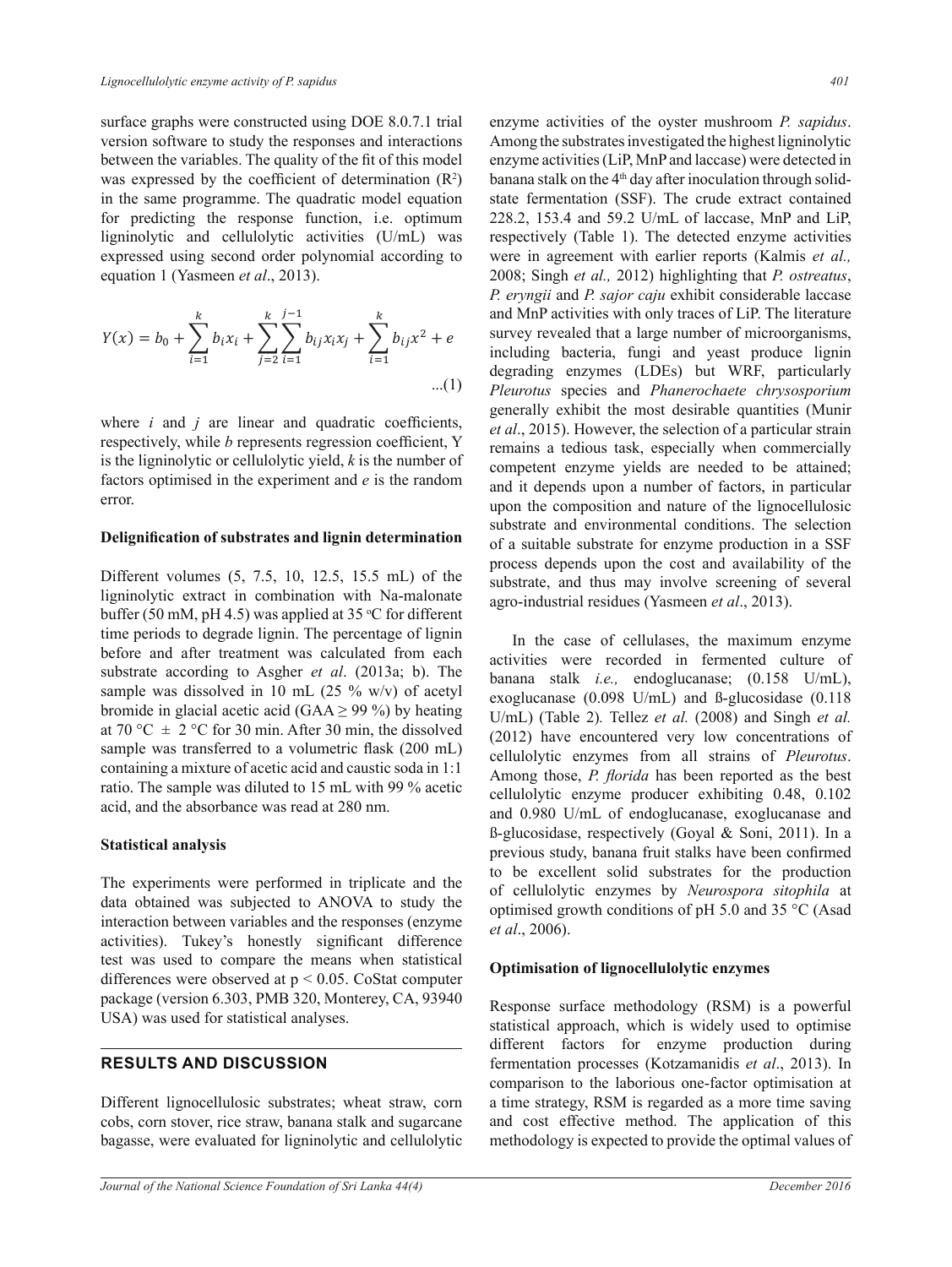| Substrates    | Enzymes | Enzyme activity after incubation (days) (U/mL) |                               |                               |                                |                                |  |  |  |  |
|---------------|---------|------------------------------------------------|-------------------------------|-------------------------------|--------------------------------|--------------------------------|--|--|--|--|
|               |         | $\overline{2}$                                 | $\overline{4}$                | 6                             | 8                              | 10                             |  |  |  |  |
| WS            | Lac     | $168 \pm 2.72$ <sup>a</sup>                    | $193 \pm 3.27^{\mathrm{b}}$   | $179.3 \pm 2.49$ °            | $199.1 \pm 2.16$ <sup>d</sup>  | $213.25 \pm 3.13$ e            |  |  |  |  |
|               | MnP     | $118 \pm 1.46$ <sup>a</sup>                    | $116 \pm 2.94$ <sup>a</sup>   | $142.1 \pm 3.64$ <sup>b</sup> | $136.7 \pm 1.33$ bc            | $125.2 \pm 2.21$ c             |  |  |  |  |
|               | LiP     | $44.4 \pm 1.37$ <sup>a</sup>                   | $56.8 \pm 1.71$ <sup>a</sup>  | $58.11 \pm 1.73$ <sup>b</sup> | $45.1 \pm 0.27$ <sup>b</sup>   | $39.15 \pm 2.42$               |  |  |  |  |
| <sub>CC</sub> | Lac     | $186 \pm 3.92$ <sup>a</sup>                    | $165 \pm 2.22^{\mathrm{b}}$   | $160.9 \pm 3.15^{b}$          | $147.1 \pm 2.51$ c             | $132.1 \pm 1.55$ <sup>d</sup>  |  |  |  |  |
|               | MnP     | $105 \pm 2.11$ <sup>a</sup>                    | $111 \pm 2.12$ <sup>b</sup>   | $125.2 \pm 2.53$ c            | $105.1 \pm 1.41$ c             | $95.2 \pm 1.58$ <sup>d</sup>   |  |  |  |  |
|               | LiP     | $50.1 \pm 1.43$ <sup>a</sup>                   | $52.1 \pm 0.41$ <sup>a</sup>  | $41.12 \pm 1.08$ <sup>b</sup> | $47.1 \pm 1.32$ <sup>b</sup>   | $52.25 \pm 0.37$ c             |  |  |  |  |
| <b>CS</b>     | Lac     | $100 \pm 1.94$ <sup>a</sup>                    | $183 \pm 3.42$ <sup>b</sup>   | $173.1 \pm 3.03$ <sup>b</sup> | $175.3 \pm 1.76$ °             | $138.26 \pm 3.34$ <sup>d</sup> |  |  |  |  |
|               | MnP     | $131 \pm 1.23$ <sup>a</sup>                    | 99.1 $\pm$ 1.92 <sup>b</sup>  | $118.4 \pm 3.14$ °            | $99.2 \pm 1.12$ °              | $72.1 \pm 1.12$ <sup>d</sup>   |  |  |  |  |
|               | LiP     | $45.1 \pm 1.11$ <sup>a</sup>                   | $46.2 \pm 1.37$ <sup>b</sup>  | $48.1 \pm 1.82$ <sup>b</sup>  | $55.15 \pm 0.6^{\mathrm{b}}$   | $46.12 \pm 0.70$               |  |  |  |  |
| <b>RS</b>     | Lac     | $174 \pm 2.13$ <sup>a</sup>                    | $190 \pm 3.13$ <sup>b</sup>   | $186.4 \pm 3.21$ c            | $100.1 \pm 1.12$ <sup>d</sup>  | $165.11 \pm 1.31$ <sup>e</sup> |  |  |  |  |
|               | MnP     | $121 \pm 1.16$ <sup>a</sup>                    | $132 \pm 2.16$ <sup>b</sup>   | $130.2 \pm 3.62$              | $105.1 \pm 1.16$ <sup>c</sup>  | $121.1 \pm 1.26$ <sup>d</sup>  |  |  |  |  |
|               | LiP     | $30.1 \pm 1.61$ <sup>a</sup>                   | $44.2 \pm 0.64$ b             | $34.25 \pm 1.34$ °            | $38.22 \pm 0.47$ <sup>d</sup>  | $45.2 \pm 0.81$ <sup>e</sup>   |  |  |  |  |
| <b>BS</b>     | Lac     | $167 \pm 2.12$ <sup>a</sup>                    | $228.2 \pm 2.21$ <sup>b</sup> | $200.2 \pm 3.42$              | $162.3 \pm 1.92$ <sup>cd</sup> | $165.1 \pm 2.13$ <sup>d</sup>  |  |  |  |  |
|               | MnP     | $140 \pm 1.91$ <sup>a</sup>                    | $153.4 \pm 3.18$ <sup>b</sup> | $120.1 \pm 3.30$ c            | $118.2 \pm 1.26$ <sup>c</sup>  | $98.1 \pm 2.42$ <sup>d</sup>   |  |  |  |  |
|               | LiP     | $42.2 \pm 1.18$ <sup>a</sup>                   | $59.2 \pm 1.52$ <sup>b</sup>  | $43.25 \pm 1.19^{\mathrm{b}}$ | $41.22 \pm 0.54$ °             | $39.02 \pm 0.17$ <sup>d</sup>  |  |  |  |  |
| <b>SCB</b>    | Lac     | $110 \pm 1.27$ <sup>a</sup>                    | $172 \pm 2.12$ <sup>a</sup>   | $172.4 \pm 3.63$ <sup>b</sup> | $163.2 \pm 2.54$               | $155.05 \pm 2.13$ c            |  |  |  |  |
|               | MnP     | $126 \pm 2.13$ <sup>a</sup>                    | $104 \pm 2.13$ <sup>b</sup>   | $105.2 \pm 1.24$              | $86.16 \pm 1.03$ c             | $65.2 \pm 2.11$ <sup>d</sup>   |  |  |  |  |
|               | LiP     | $38.2 \pm 0.19$ <sup>a</sup>                   | $43.1 \pm 1.12$ ab            | $37.15 \pm 0.32$ bc           | $39.13 \pm 0.38$ c             | $41.12 \pm 1.81$ c             |  |  |  |  |

**Table 1:** Production of ligninolytic enzymes by *P. sapidus* cultivated on different lignocellulosic substrates in SSF<sup>\*</sup>

Data are means of three replicates. Means within rows having different superscripts are significantly different at  $p < 0.05$  $*$ pH - 4.5; Temperature - 30 $°C$ 

LiP - lignin peroxidase; MnP - manganese peroxidase; Lac - laccase; WS - wheat straw; CC - corncobs; CS - corn stover; RS - rice straw; BS - banana stalk; SCB - sugar cane bagasse

| Substrates | Enzymes    | Enzyme activity after incubation (days) (U/mL) |                                |                                |                                |                               |  |  |  |
|------------|------------|------------------------------------------------|--------------------------------|--------------------------------|--------------------------------|-------------------------------|--|--|--|
|            |            | 2                                              | 4                              | 6                              | 8                              | 10                            |  |  |  |
| WS         | EG         | $0.07 \pm 0.01$ <sup>a</sup>                   | $0.094 \pm 0.07$ <sup>b</sup>  | $0.083 \pm 0.05$ <sup>bc</sup> | $0.071 \pm 0.06$ bc            | $0.08 \pm 0.01$ <sup>c</sup>  |  |  |  |
|            | <b>CBH</b> | $0.062 \pm 0.02$ <sup>a</sup>                  | $0.053 \pm 0.04$ <sup>a</sup>  | $0.052 \pm 0.02$ <sup>b</sup>  | $0.048 \pm 0.03$ bc            | $0.043 \pm 0.01$ c            |  |  |  |
|            | <b>BGL</b> | $0.05 \pm 0.01$ <sup>a</sup>                   | $0.078 \pm 0.03$ <sup>a</sup>  | $0.055 \pm 0.03$ <sup>b</sup>  | $0.041 \pm 0.02^{\mathrm{b}}$  | $0.033 \pm 0.03$ °            |  |  |  |
| CC         | EG         | $0.087 \pm 0.03$ <sup>a</sup>                  | $0.099 \pm 0.01$ <sup>ab</sup> | $0.084 \pm 0.03$ <sup>ab</sup> | $0.068 \pm 0.02$ ab            | $0.074 \pm 0.01$ b            |  |  |  |
|            | <b>CBH</b> | $0.067 \pm 0.01$                               | $0.069 \pm 0.04$               | $0.058 \pm 0.02$               | $0.043 \pm 0.02$               | $0.045 \pm 0.02$              |  |  |  |
|            | <b>BGL</b> | $0.053 \pm 0.02$                               | $0.067 \pm 0.03$               | $0.046 \pm 0.01$               | $0.042 \pm 0.04$               | $0.056 \pm 0.03$              |  |  |  |
| <b>CS</b>  | EG         | $0.086 \pm 0.02$ <sup>a</sup>                  | $0.118 \pm 0.08$ <sup>ab</sup> | $0.082 \pm 0.04$ ab            | $0.069 \pm 0.06$ <sup>ab</sup> | $0.082 \pm 0.05$ <sup>b</sup> |  |  |  |
|            | <b>CBH</b> | $0.058 \pm 0.04$                               | $0.075 \pm 0.02$               | $0.057 \pm 0.02$               | $0.044 \pm 0.05$               | $0.039 \pm 0.03$              |  |  |  |
|            | <b>BGL</b> | $0.054 \pm 0.02$ <sup>a</sup>                  | $0.086 \pm 0.04$ <sup>ab</sup> | $0.066 \pm 0.01$ abc           | $0.05 \pm 0.01$ bc             | $0.035 \pm 0.05$ °            |  |  |  |
| RS         | EG         | $0.073 \pm 0.03$ <sup>a</sup>                  | $0.098 \pm 0.03$ <sup>ab</sup> | $0.081 \pm 0.03$ <sup>b</sup>  | $0.073 \pm 0.02$ <sup>b</sup>  | $0.083 \pm 0.02$ <sup>b</sup> |  |  |  |
|            | <b>CBH</b> | $0.054 \pm 0.02$ <sup>a</sup>                  | $0.066 \pm 0.05$ b             | $0.061 \pm 0.02$ <sup>c</sup>  | $0.057 \pm 0.01$ c             | $0.049 \pm 0.02$ <sup>d</sup> |  |  |  |
|            | <b>BGL</b> | $0.036 \pm 0.03$                               | $0.044 \pm 0.02$               | $0.054 \pm 0.01$               | $0.047 \pm 0.02$               | $0.035 \pm 0.03$              |  |  |  |
| <b>BS</b>  | EG         | $0.122 \pm 0.02$ <sup>a</sup>                  | $0.128 \pm 0.02$ <sup>b</sup>  | $0.158 \pm 0.09$ bc            | $0.137 \pm 0.12$ bc            | $0.139 \pm 0.03$ c            |  |  |  |
|            | <b>CBH</b> | $0.063 \pm 0.06$ <sup>a</sup>                  | $0.074 \pm 0.09$ <sup>ab</sup> | $0.098 \pm 0.01$ <sup>ab</sup> | $0.071 \pm 0.06$ <sup>ab</sup> | $0.067 \pm 0.04$ b            |  |  |  |
|            | <b>BGL</b> | $0.068 \pm 0.05$ <sup>a</sup>                  | $0.086 \pm 0.01$ <sup>ab</sup> | $0.118 \pm 0.08$ <sup>ab</sup> | $0.101 \pm 0.04^{\mathrm{b}}$  | $0.099 \pm 0.01$ <sup>b</sup> |  |  |  |
| <b>SCB</b> | EG         | $0.092 \pm 0.07$ <sup>a</sup>                  | $0.075 \pm 0.03$ <sup>b</sup>  | $0.079 \pm 0.02$ <sup>c</sup>  | $0.07 \pm 0.03$ <sup>d</sup>   | $0.081 \pm 0.03$ <sup>d</sup> |  |  |  |
|            | <b>CBH</b> | $0.072 \pm 0.03$ <sup>a</sup>                  | $0.059 \pm 0.02$ <sup>ab</sup> | $0.068 \pm 0.04$               | $0.043 \pm 0.02$ <sup>d</sup>  | $0.038 \pm 0.01$ <sup>e</sup> |  |  |  |
|            | <b>BGL</b> | $0.049 \pm 0.02$                               | $0.047 \pm 0.02$               | $0.045 \pm 0.02$               | $0.039 \pm 0.02$               | $0.036 \pm 0.01$              |  |  |  |

Table 2: Production of cellulolytic enzymes by *P. sapidus* cultivated on different lignocellulosic substrates

Data are means of three replicates. Means within rows having different superscripts are significantly different at  $p < 0.05$ EG - endo 1, 4-*ȕ* glucanase, CBH - cellobiohydrolase, BGL - *ȕ* glucosidase

WS - wheat straw; CC - corncobs; CS - corn stover; RS - rice straw; BS - banana stalk; SCB - sugar cane bagasse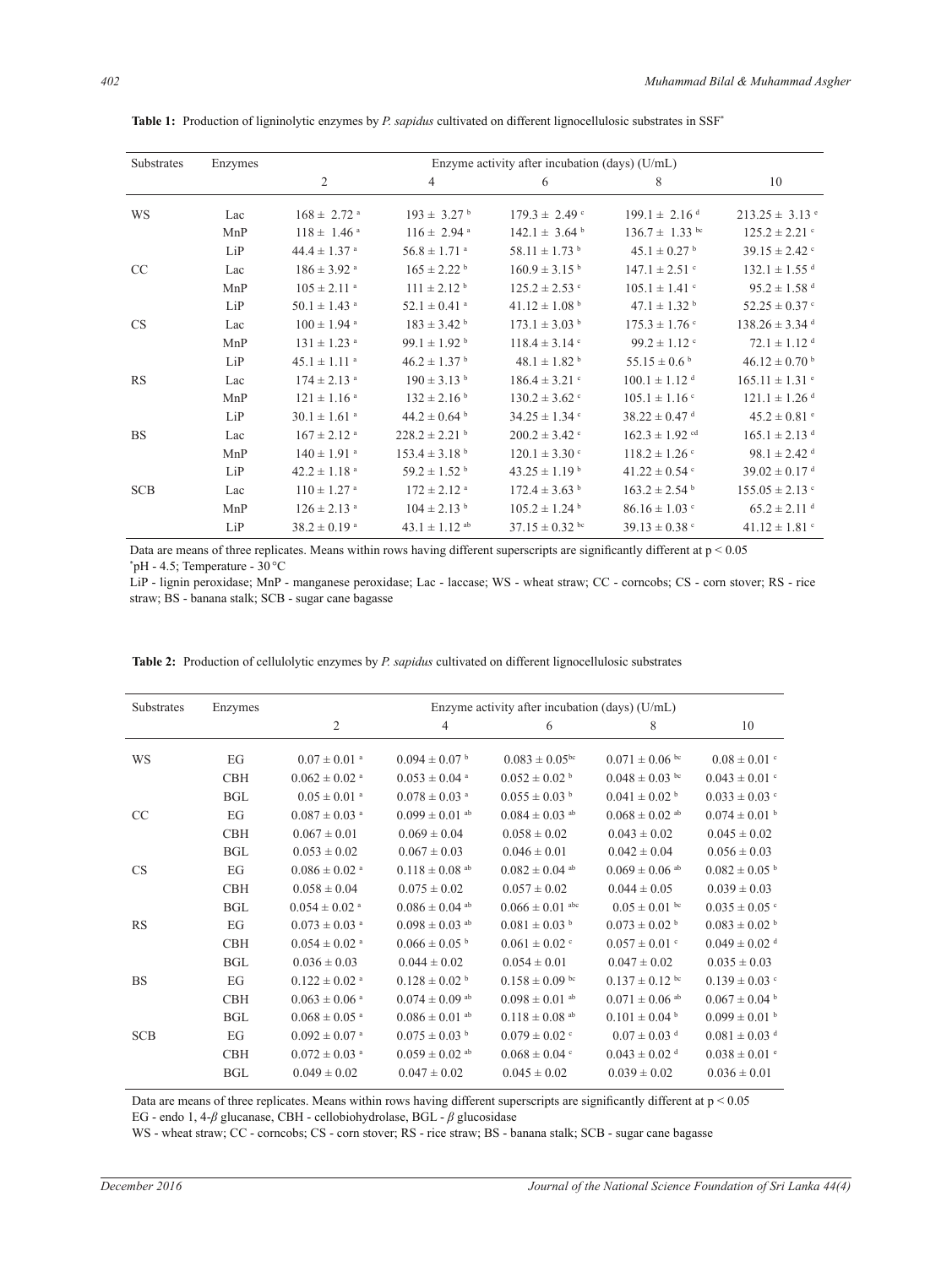the key parameters affecting the production of enzymes in a straightforward approach. Therefore, during the last few years, many researchers have attempted this technique to enhance the enzyme production by different microbial strains (Yasmeen *et al*., 2013). The ligninolytic enzyme activities have been widely investigated in *P. sapidus* than that of cellulolytic enzymes.

 In the present study, optimum enzyme production was tested under the design of RSM with central composite design (CCD) using DOE 8.0.7.1 trial version software (Silva *et al*., 2014). Banana stalk that resulted in the highest production of lignocellulolytic enzymes was solely optimised through RSM. An experimental design of 15 runs with 5 factors and 5 levels i.e. pH (2, 3, 4, 5 and 6), temperature  $(20, 25, 30, 35, 40, 40, 60)$ , inoculum size  $(1, 2, 3, 4, 5, 5, 6)$  incubation time (24, 48, 72, 96 and 120 hours) and moisture (40, 45, 50, 55 and 60 %) was adopted. The results shown in Table 3 indicate that maximum ligninase activities were obtained under optimum conditions of pH 4.0; temperature 30 °C; inoculum size 4 mL; moisture content 60 %, and incubation time 5 days. The activities of LiP (98.76 U/mL), MnP (219.60 U/mL) and laccase (313.55 U/mL) were substantially enhanced by optimising the culture conditions. Trial 7 presented greater crude cellulase activities, i.e., endoglucanase (0.212 U/mL), exoglucanase (0.187 U/mL) and

 $\beta$ -glucosidase (0.217 U/mL), resulted by the medium pH 4, temperature 30 °C, inoculum size 4 mL and moisture content 60 %, after 5 days of incubation (Table 3).

 ANOVA (Table 4) for the response surface model was carried out to evaluate the predictability of the polynomial model at 95 % confidence interval. The fit of developed models can be determined from the lack of fit values, which was significant and this condition indicated that the employed model fitted well to the lignocellulolytic enzyme production. In a previous study, 12 days incubation and 1.0 % carboxyl-methyl cellulose (CMC) as carbon source supported greater production of cellulases. A temperature range of  $35 - 40$  °C and pH 5.0 was optimum for exo and endoglucanase production while  $\beta$ -glucosidase production was optimum at 30 °C and pH 4.5 (Goyal & Soni*,* 2011).

 Figure 1 shows that the predicted value of the response (Y) from the model is in agreement with actual values over the selected range of independent variables, and a straight line confirms the normality of the data. The high degree of agreement between predicted and actual values indicated that the CCD can be employed successfully as an effective and reliable tool for optimisation of conditions for maximum production of lignocellulolytic enzymes. Response surface plots for laccase activities

**Table 3:** Optimisation of the fermentation parameters using central composite design (CCD) under RSM

|                |                |                 | Variables      |       |          |       |        | Enzyme activities (U/mL) |       |            |            |
|----------------|----------------|-----------------|----------------|-------|----------|-------|--------|--------------------------|-------|------------|------------|
| Runs           | pH             | Temp.           | I.S.           | I.T.  | Moisture | LiP   | MnP    | Lac                      | EG    | <b>CBH</b> | <b>BGL</b> |
|                |                | $({}^{\circ}C)$ | (mL)           | (hrs) | $(\%)$   |       |        |                          |       |            |            |
| $\mathbf{1}$   | $\overline{4}$ | 40              | 2              | 72    | 40       | 81.04 | 162.22 | 243.05                   | 0.088 | 0.097      | 0.187      |
| $\overline{2}$ | 3              | 30              | 5              | 48    | 50       | 62.5  | 106.3  | 163.61                   | 0.103 | 0.069      | 0.062      |
| 3              | $\overline{2}$ | 20              | 5              | 120   | 60       | 77.24 | 139.24 | 233.01                   | 0.094 | 0.056      | 0.187      |
| 4              | $\overline{2}$ | 40              | 3              | 24    | 50       | 78.42 | 192.48 | 156.66                   | 0.109 | 0.165      | 0.075      |
| 5              | 6              | 40              | 1              | 24    | 60       | 75.87 | 161.36 | 262.77                   | 0.092 | 0.067      | 0.187      |
| 6              | 6              | 20              | 1              | 72    | 50       | 79.56 | 124.65 | 162.38                   | 0.093 | 0.066      | 0.087      |
| 7              | $\overline{4}$ | 30              | $\overline{4}$ | 120   | 60       | 98.76 | 219.6  | 313.55                   | 0.212 | 0.187      | 0.217      |
| 8              | $\overline{4}$ | 20              | 3              | 48    | 55       | 85.87 | 101.31 | 151.66                   | 0.104 | 0.168      | 0.109      |
| 9              | 6              | 30              | 3              | 96    | 45       | 86.29 | 71.73  | 251.86                   | 0.092 | 0.068      | 0.079      |
| 10             | 2              | 35              | 1              | 24    | 40       | 67.24 | 95.93  | 181.38                   | 0.088 | 0.064      | 0.085      |
| 11             | $\overline{4}$ | 40              | $\overline{2}$ | 72    | 40       | 77.54 | 178.13 | 154.45                   | 0.093 | 0.167      | 0.185      |
| 12             | 2              | 40              | $\overline{4}$ | 96    | 55       | 55.24 | 106.56 | 240.56                   | 0.092 | 0.068      | 0.086      |
| 13             | 2              | 20              |                | 24    | 60       | 84.97 | 180.43 | 113.61                   | 0.092 | 0.168      | 0.095      |
| 14             | 6              | 40              | 5              | 120   | 60       | 59.65 | 146.76 | 237.56                   | 0.173 | 0.175      | 0.111      |
| 15             | 3              | 30              | 5              | 48    | 50       | 79.35 | 165.32 | 207.37                   | 0.109 | 0.169      | 0.083      |

An average absorbance of the three repetitions was used in the calculations. Temp - temperature; I.S. - inoculum size; I.T. - incubation time; LiP - lignin peroxidase; MnP - manganese peroxidase; Lac - laccase; EG - endo 1, 4-*ȕ* glucanase, CBH - cellobiohydrolase, BGL - *ȕ* glucosidase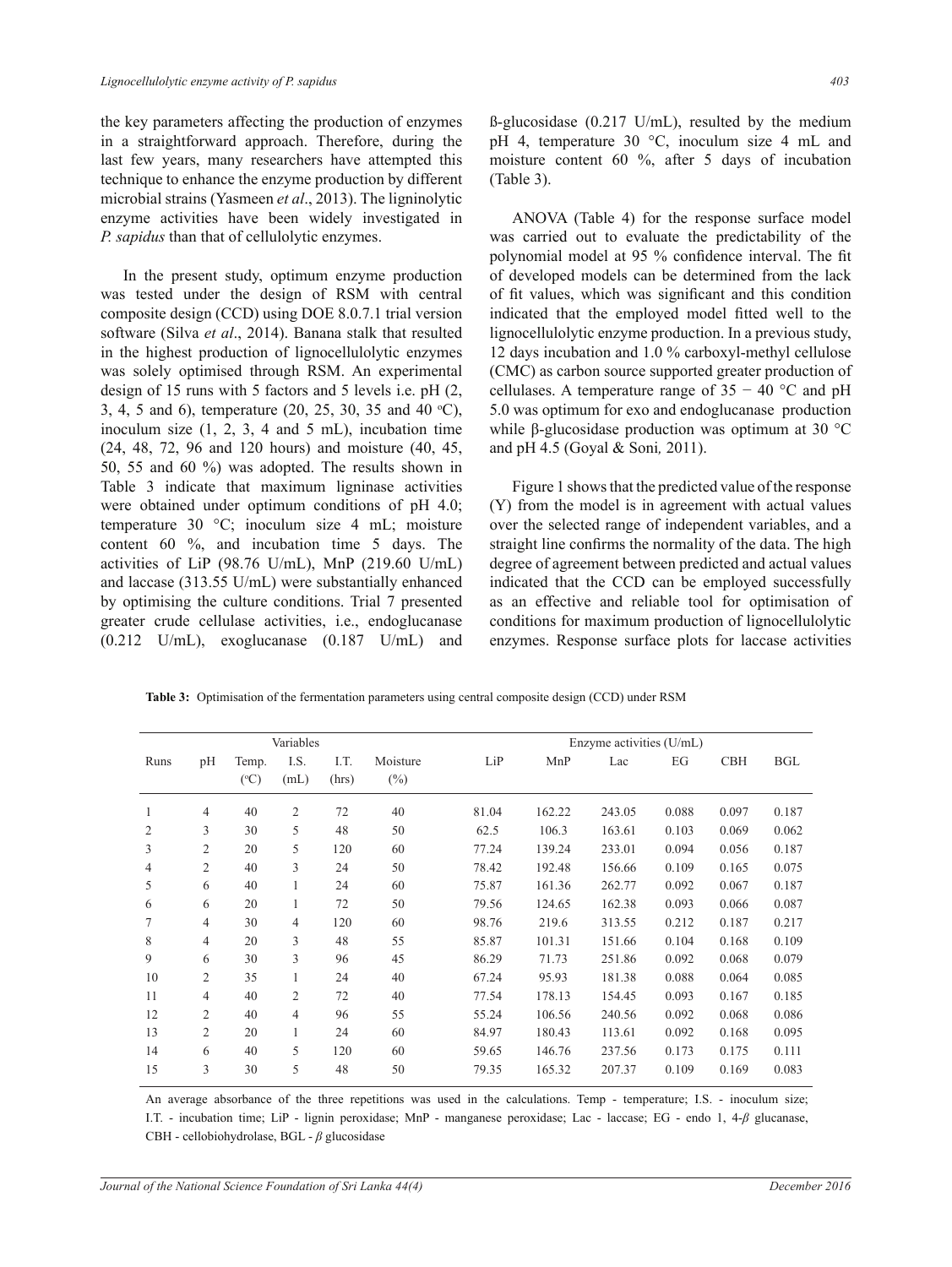| Source           | SS             | Df           | <b>MS</b> | F-value | p-value            |
|------------------|----------------|--------------|-----------|---------|--------------------|
| Model            | 5.767          | 20           | 2.884     | 4.95    | 0.0064 significant |
| А                | 4.555          | $\mathbf{1}$ | 3.831     | 6.57    | 0.0282             |
| $\boldsymbol{B}$ | 2.97           | $\mathbf{1}$ | 4.555     | 0.78    | 0.3974             |
| $\mathcal{C}$    | 4.017          | $\mathbf{1}$ | 2.97      | 5.1     | 0.0476             |
| D                | 7.236          | $\mathbf{1}$ | 4.017     | 6.89    | 0.0254             |
| $\mathbf E$      | 1.642          | $\mathbf{1}$ | 7.236     | 12.42   | 0.0055             |
| AB               | 5.413          | $\mathbf{1}$ | 1.642     | 2.82    | 0.1242             |
| AC               | 4.717          | 1            | 4.717     | 9.29    | 0.0123             |
| AD               | 7.982          | $\mathbf{1}$ | 7.982     | 8.09    | 0.0174             |
| AE               | 4.169          | $\mathbf{1}$ | 4.169     | 1.37    | 0.2691             |
| BC               | 4.727          | 1            | 4.727     | 7.15    | 0.0233             |
| <b>BD</b>        | 2.429          | $\mathbf{1}$ | 2.429     | 8.11    | 0.0173             |
| <b>BE</b>        | 3.421          | $\mathbf{1}$ | 3.421     | 4.17    | 0.0685             |
| CD               | 5.746          | $\mathbf{1}$ | 5.746     | 5.87    | 0.0359             |
| CE               | 5.57           | 1            | 5.57      | 9.86    | 0.0105             |
| DE               | 1.061          | $\mathbf{1}$ | 1.061     | 9.56    | 0.0114             |
| A2               | 1.474          | $\mathbf{1}$ | 1.474     | 1.82    | 0.2071             |
| B2               | 6.537          | $\mathbf{1}$ | 6.537     | 2.53    | 0.1429             |
| C <sub>2</sub>   | 2.175          | $\mathbf{1}$ | 2.175     | 0.11    | 0.7446             |
| D <sub>2</sub>   | 6.781          | 1            | 6.781     | 3.73    | 0.0822             |
| E <sub>2</sub>   | 5.829          | $\mathbf{1}$ | 5.829     | 1.16    | 0.3061             |
| Residual         | 5.429          | 1            | 1.086     |         |                    |
| Lack of Fit      | $\overline{4}$ | $\mathbf{1}$ | 8         | 13.57   | 0.0062 significant |
| Pure Error       | 6.35           | 1            |           |         |                    |
| Cor Total        |                | 1            |           |         |                    |
|                  |                | $\mathbf{1}$ |           |         |                    |
|                  |                | 5            |           |         |                    |
|                  |                | 30           |           |         |                    |

Table 4: Analysis of variance (ANOVA) for laccase production in solid-state fermentation

SS - sum of squares; Df - degree of freedom; MS - mean square

[Figure 2 (A-D)] indicated that low temperature within the range tested had a significant influence on the lignocellulolytic enzyme production. Maximum enzyme activities were recorded when the temperature tended to be 35 °C. Nonetheless, *P. sapidus* strain was not able to grow when incubated at temperatures below 20 <sup>o</sup>C. Fernandez-Fueyo *et al*. (2014) reported that extreme temperature (10  $\degree$ C and 37  $\degree$ C) ranges led to marked reduction in enzyme activities. Yasmeen *et al*. (2013) also described a maximum ligninolytic enzyme secretion by *Ganoderma luciduma* and *Schyzophilum commune* at 35 °C and 4.5 pH. When considering the pH, optimum activities of LDEs were achieved at pH 4.0 with a moderate temperature level  $(35 \degree C)$ . Beyond this optimal pH, the activities of LDEs substantially declined. Fernandez-Fueyo *et al*. (2014) observed reduced *P. ostreatus* enzyme profiles at extreme pH values (3.0 and 8.0), whereas Wang *et al*. (2014) noted enhanced enzyme production by *T. versicolor* in an



Figure 1: Predicted and actual values for laccase enzyme production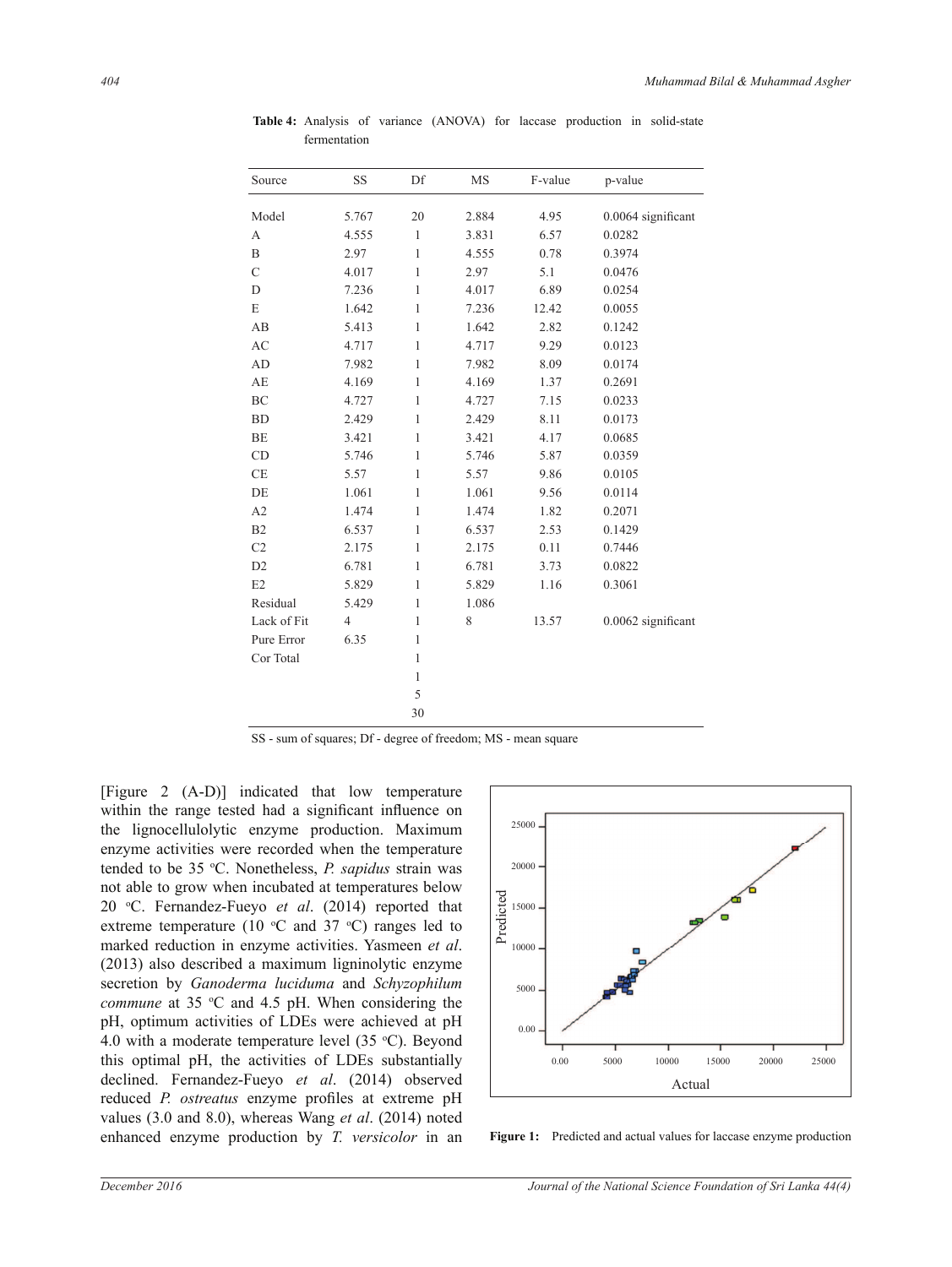

**Figure 2:** Response surface plots showing the interactive effect of (A) pH *vs* temperature; (B) pH *vs* moisture; (C) temperature *vs* inoculum size, and (D) incubation time *vs* moisture for optimisation of laccase enzyme

acidic pH of 4. Solid-state fermentation (SSF) of plant biomasses promoted the production of ligninolytic enzymes than submerged fermentation (SmF) by several *Pleurotus* strains (Yasmeen *et al*., 2013). Vassilev *et al*. (2009) found the highest activities at  $37$  °C temperature, 60 % humidity and pH 5.0 after a 21 day process by *P. chrysosporium*. Using *Trametes villosa* with optimised cultivation conditions, Silva *et al*. (2014) determined a 15 days best time for the production of MnP, after which it declined until approaching zero on the  $30<sup>th</sup>$  day.

#### **Lignin degradation**

The crude lignocellulolytic extract in varying dose levels  $(5, 7.5, 10, 12.5, 15.5 \,\text{mL})$  was used for the delignification of selected agricultural wastes for different time periods, and the responses are illustrated in Figure 3. The lignin content in all the substrates was reduced after ligninolytic treatment and maximum delignification was recorded in rice straw, followed by sugarcane bagasse, corn cobs and wheat straw after 48 hours. Different percentages of to differences in cell wall assembly, the complicated structure of lignin and lignin-carbohydrate complex. Nevertheless, the lignin degradation trend achieved in the present study was in agreement with previous studies. Taniguchi *et al*. (2005) achieved 41 % klason lignin removal from pretreated rice straw by *P. ostreatus.* Asgher *et al.* (2013a) managed to achieve 33.5 % reduction in the lignin content of sugarcane bagasse and Wang *et al*. (2014) degraded lignin up to 34.7 % in rice straw. Silva *et al*. (2014) by applying crude enzyme extract from *Trametes villosa* (Sw.) Kreisel CCMB 651 caused 35.05 %, 63.11 % and 39.61 % reduction in lignin content for sugarcane bagasse, sisal fiber and coconut shell, respectively. Although all cited reports showed good results, none of the studies reached the degree of lignin removal achieved in the present ligninolytic based treatment that caused commendable delignification of all studied agricultural wastes under mild and ecofriendly processing conditions, which are safer and more stable than various alkali, acidic or other pre-treatment techniques.

lignin removal in different substrates may be attributed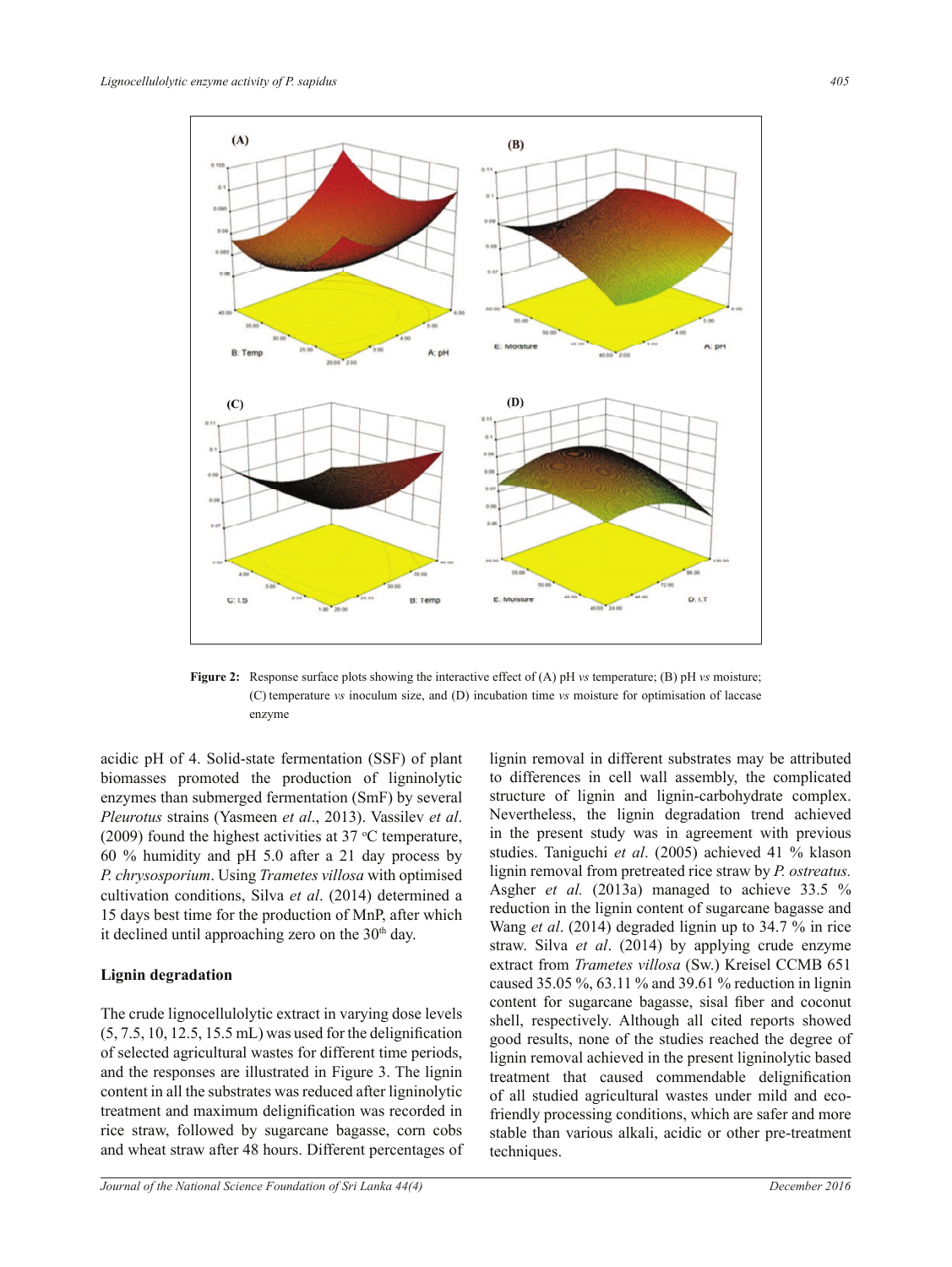

Figure 3: Delignification of different agricultural wastes by crude enzymatic extract from *P. sapidus* after (A) 24 hours and (B) 48 hours; RS - rice straw; SCB - sugarcane bagasse; CC - corncobs; WS - wheat straw

### **CONCLUSION**

The present study has shown that the production of lignocellulolytic enzymes can easily be enhanced by optimisation of different process parameters through response surface methodology. The crude enzyme extract showed encouraging results for bio-delignification of various agricultural wastes.

#### $\bf Acknowledgement$

The authors gratefully acknowledge the financial support from the Higher Education Commission, Islamabad, Pakistan. The Industrial Biotechnology Laboratory, Department of Biochemistry, University of Agriculture, Faisalabad, Pakistan is appreciated for logistical and moral support. The authors are also thankful to Dr Nasir Ahmad Khan for providing the fungal strain for this research study.

### **REFERENCES**

- 1. Asad M.J., Asgher M., Sheikh M.A. & Sultan J.I. (2006). Production of *Neurospora sitophila* cellulases in solid state cultures. *Journal of the Chemical Society of Pakistan* 28:  $590 - 595$ .
- 2. Asgher M., Ahmad Z. & Iqbal H.M.N. (2013a). Alkali and enzymatic delignification of sugarcane bagasse to expose cellulose polymers for saccharification and bio-ethanol production. *Industrial Crops and Products* **44**í DOI: http://dx.doi.org/10.1016/j.indcrop.2012.10.005
- 3. Asgher M., Bashir F. & Iqbal H.M.N. (2013b). A comprehensive ligninolytic pre-treatment approach from lignocellulose green biotechnology to produce bioethanol. *Chemical Engineering Research and Design* **92**(8): 1571 – 1578.

DOI: http://dx.doi.org/10.1016/j.cherd.2013.09.003

- 4. Bilal M. & Asgher M. (2015). Dye decolorization and detoxification potential of Ca-alginate beads immobilized manganese peroxidase. *BMC Biotechnology* **15**: 111. DOI: http://dx.doi.org/10.1186/s12896-015-0227-8
- 5. Fernández-Fueyo E., Castanera R., Ruiz-Dueñas F.J., López-Lucendo M.F., Ramírez L., Pisabarro A.G. & Martínez A.T. (2014). Ligninolytic peroxidase gene expression by *Pleurotus ostreatus*: differential regulation in lignocellulose medium and effect of temperature and pH. *Fungal Genetics Biology* **72**í DOI: http://dx.doi.org/10.1016/j.fgb.2014.02.003
- 6. Ferreira S., Duarte A.P., Ribeiro M.H., Queiroz J.A. & Domingues F.C. (2009). Response surface optimization of enzymatic hydrolysis of *Cistus ladanifer* and *Cytisus striatus* for bioethanol production. *Biochemical Engineering* 45(3):  $192 - 200$ .

DOI: http://dx.doi.org/10.1016/j.bej.2009.03.012

7. Gadgil N.J., Oaginkawala H.F., Chakarbati J. & Khanna P. (1995). Enhanced cellulose production by a mutant of *Trichoderma reesi*. *Enzyme and Microbial Technology* **17**:  $942 - 956$ .

DOI: http://dx.doi.org/10.1016/0141-0229(94)00131-A

8. Gielkens M.M.C., Dekkers E., Visser J. & De Graaff L.H. (1999). Two cellobiohydrolaseencoding genes from